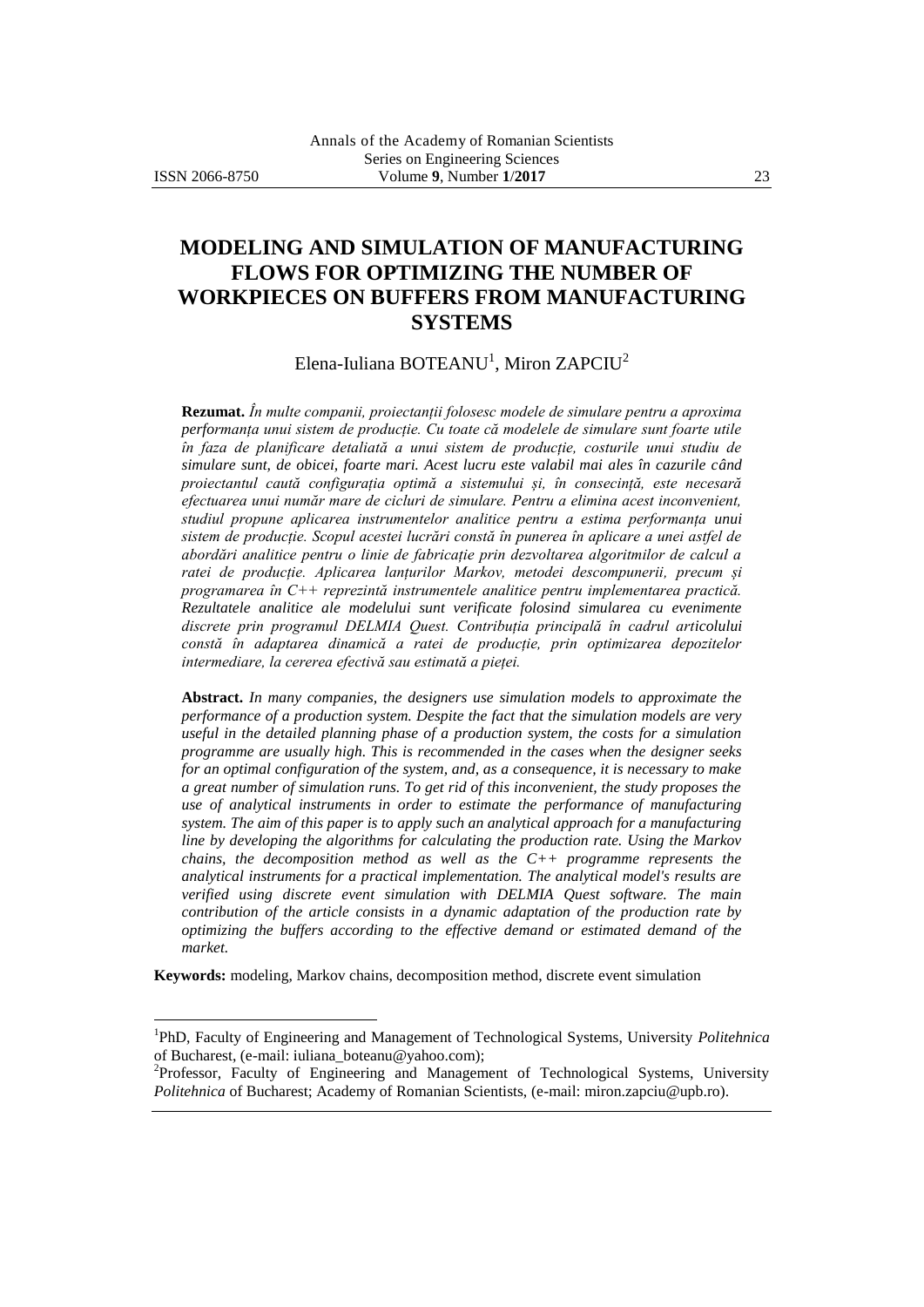### **1. Introduction**

Lately, words as modeling and simulation have drawn not only researchers' attention, but also the producers "one. The development of the manufacturing flexible systems and the introduction of modeling and simulation represent new direction of research and the growth of the performances for manufacturing lines. The simulation of manufacturing systems is used to find the best solution in the systems to analyze the performance having as a result parameters such as: production rate and execution time. In this sense, Delmia Quest software proves to be a power for instrument in the assessment of the changes that are to be made in the manufacturing systems, before making some manufacturing improvement and evaluating real investments. Delmia Quest represents a simulation instrument used for modeling, testing and analyzing the layout and the process flow.

Quite often, the simulation is used as well in processes that imply random phenomena which cannot be treated in other ways, but mathematically. Such random processes can appear, because of the type of failures or the time needed to repair a machine. In this paper, Arena software has been used to relate the statistic distribution necessary in calculating maintenance parameters MTBF (Mean Time BetweenFailures) and MTTR (Mean Time To Repair) for each machine in manufacturing system.

The methods for evaluating the analytical performances are based on stochastic modeling of the production systems flows. To model a manufacturing system in flow the "queuing network" is used. The models for analytical performances, being much faster than simulation models can be easily integrated into optimization approaches which an exact evaluation of thousands of alternative configurations systems.

A general method to construct the Markov chains is shown in order to optimize the manufacturing lines. These Markov chains can be used to model and evaluate the performances of the manufacturing systems when a random behaviour is revealed (the failures, random time to machine a part, etc.). As the Markov chains need more time to provide solutions in queues theory, they can be used only for small production lines. For larger production lines, there is another method - "decomposition method" – which can be used. In the present paper, those interested can find a case study with detailed instruction of Markov chain construction and decomposition method. The system is decomposed into (M-1) subsystems consisting of two stations each. Each of the two-station subsystems is analysed with the help of an exact or approximate evaluation method. The parameters of the two stations of the subsystem are then adjusted, such that they account for the effects of all stations located outside the subsystem. All results are then adjusted in an iterative procedure.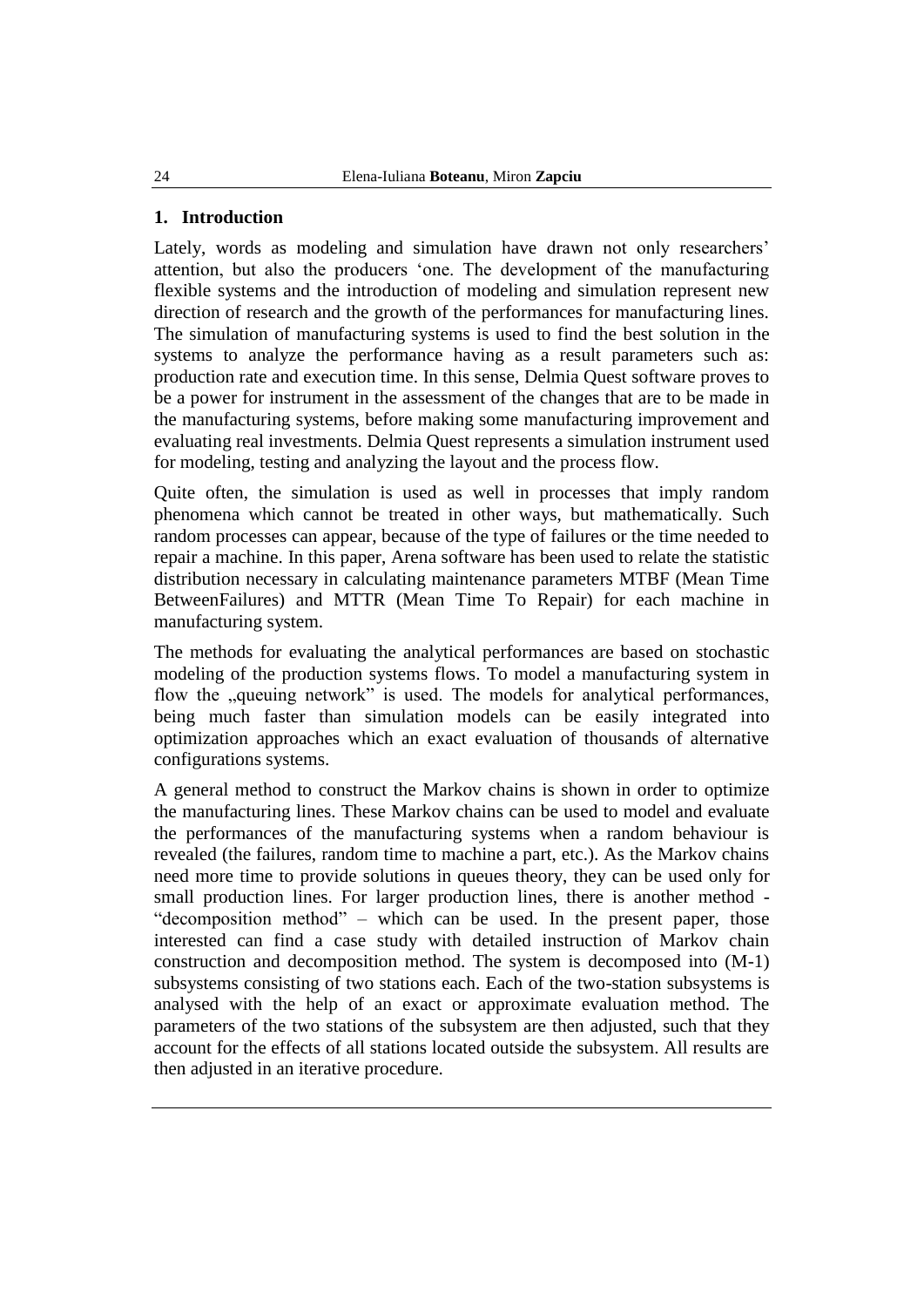Considering its domain, the research focuses on a scientific research programme regarding modelling and simulation of the manufacturing flows, by using analytical approaches, as well as simulation models in order to analyse and evaluate the manufacturing lines, and in the same the optimization of stocks in the buffers of the manufacturing systems.

The paper as a result of theoretical and practical researches performed by the authors, presents the main contributions brought in the industrial engineering field by modelling and simulating manufacturing flexible systems, in order to evaluate the production rate of the manufacturing systems in line, evaluation which is necessary in synchronizing the production to the real market demand.

## **2. General aspects**

The system represents a group of interconnected items, which, in order to achieve a mutual goal [1], follow a set of functioning rules and act together in a given medium [2].

By manufacturing systems we understand total material means and immaterial components which are used to make a product [1] and which are grouped in time and space in a well-defined which.

The physical organization of a manufacturing system is based on elementary resources such as machines and stocks.



**Fig.1.** Basic structure of a manufacturing system

Many ideas can be tested on a pattern. It is advisable to make mistakes by a computer simulation, where the costs are almost inexistent. That is why they say that modeling and simulation the term of scrap is avoided.

Mathematical modeling implies the determination the best of function under the condition of a restriction [3].

Modeling in queuing network [4] is used for manufacturing flows within manufacturing systems.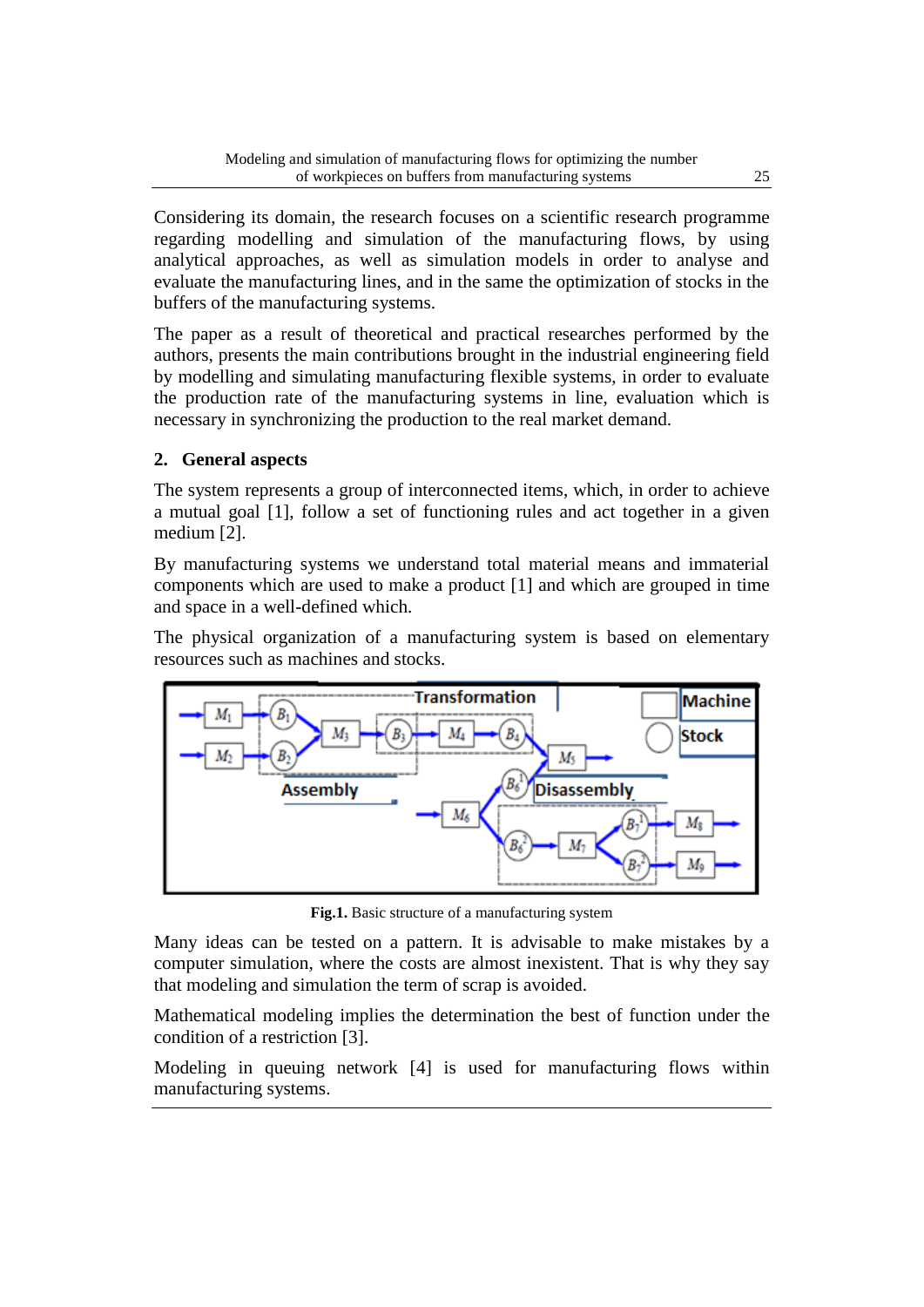Simulation represents an analysis instrument which consists of settling the effects of changes upon an already existent system as well as the evaluation of the performances of new manufacturing systems.

Steps for a simulation model [5]: Definition; Collecting, analyzing, interpreting and data processing; Stating of simulation model; Input parameters estimation of the simulation; Model performance assessment and parameters testing; Description of simulation algorithm and writing the calculus programme; Model validation; Simulation experience planning; Analysis of simulation data.

A great part of available simulation software can be overwhelming for the new users. Among these we mention only a few: ACSL, APROS, ARTIFEX, Arena, AutoMod, C++SIM, CSIM, CallSim, FluidFlow, GPSS, Gepasi, JavSim, MJX, MedModel, Mesquite, Multiverse, NETWORK, OPNET Modeler, POSES++, Simulat8, Powersim, QUEST, REAL, SHIFT, SIMPLE++, SIMSCRIPT, SLAM, SMPL, SimBank, SimPlusPlus, TIERRA, Witness and JavaSim [6].

Optimization represents the action of getting the best results in some given circumstances. It is built on algorithms in which the proprieties can be evaluated from the quantity point of view, as a function. Optimize algorithm provide solution by minimizing a function usually.

### **3. Theoretical and methodological contributions on modeling, simulation and optimization techniques for manufacturing lines**

### **3.1 Methodology of calculating the production rate using buffers**

The focus of this work is on the practical implementation of an analytical approach to a flow line. The analytical modelling method with Markov chains and the decomposition method represent tools for this practical implementation. In this paper an approach of Markov chain is applied for analysing a real flow line and scheduling algorithms are as well developed. The main objective of the paper is to optimize the buffers by maximizing production rate at critical resources in order to make enough products for customer"s satisfaction and maintaining of the delivery on-time.

### **Markov chains method [7-9]**

*Assumptions:*

 We suppose that raw parts are always available in front of the first machine (it is never starved) and the last machine can always deposit a finished product (it is never blocked).

There are always raw parts available before M1 and when the machining on M2 is finished the part leaves the system. The machining times on M1 (resp. M2) are exponentially distributed with rate  $\tau_1$  (resp.  $\tau_2$ ).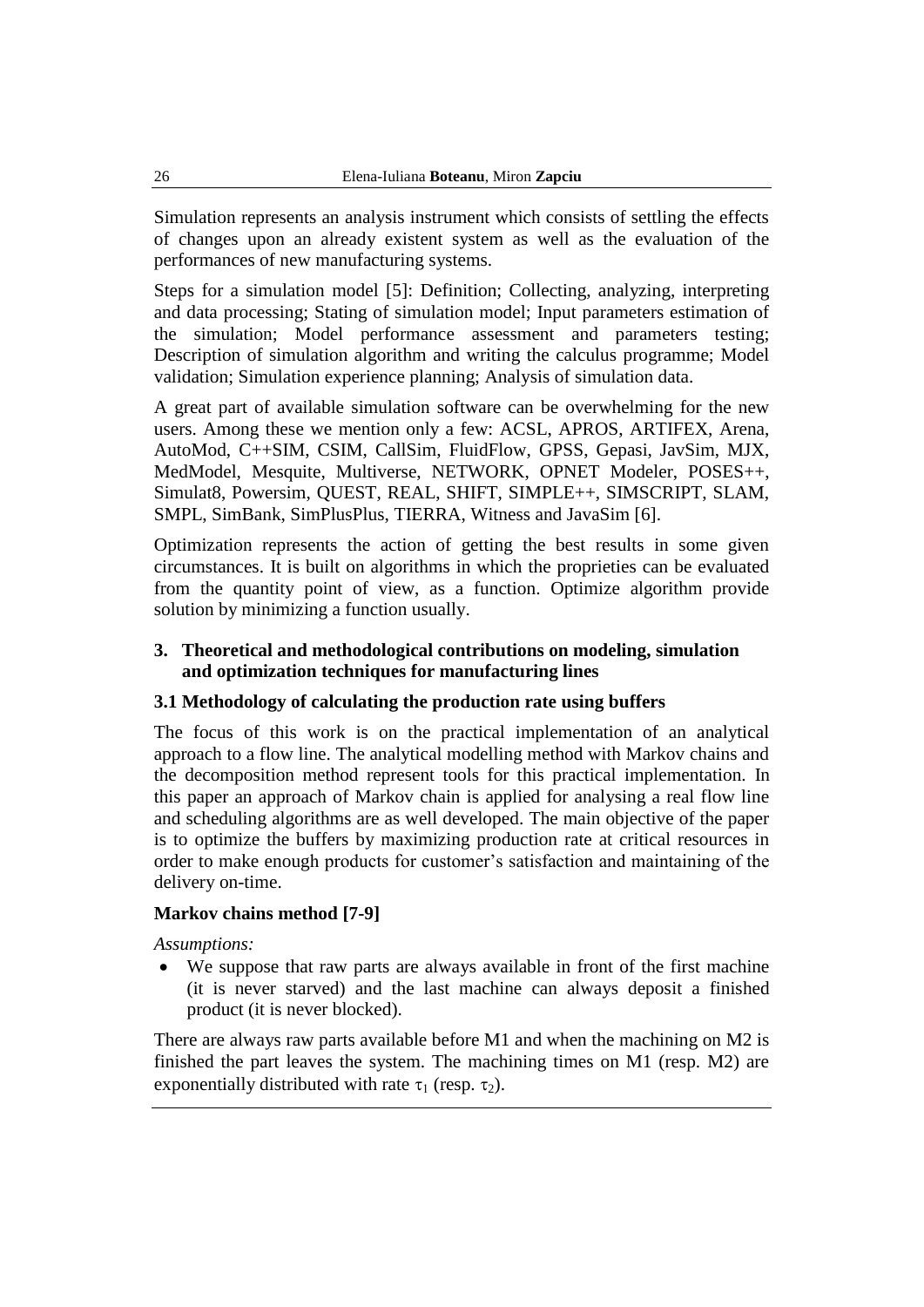With a stock place we have one more state corresponding to one part present in stock, while the two machines are working. We denote this state  $x<sub>1</sub>$ .

The states are:

- $\triangleright$   $x_1$ : M1 and M2 are working,
- $\triangleright$  *x*'<sub>1</sub>: M1 and M2 are working and work piece in buffer
- $\triangleright$   $x_2$ : M1 is working and M2 is waiting (idle),
- $\triangleright$   $x_3$ : M1 is blocked and M2 is working.

These situations are indeed states because of the assumption of exponential distribution for the machining times.

It will get the graph of the Markov chain:



**Fig. 2.** Markov model with stock 1.

The stationary probabilities  $\pi_1$ ,  $\pi_2$ ,  $\pi_3$ ,  $\pi_4$  are obtained by writing the balance equations relative to the cuts between  $x_1$  and  $x_2$ ,  $x_1$  and  $x_1$ ,  $x_1$  and  $x_3$ :

$$
\sum_{\substack{i\in I\\j\in J}}\pi_i\tau_{ij} = \sum_{\substack{k\in I\\l\in J}}\pi_l\tau_{lk}
$$
\n(1)

Then, the normalising equation is used:

$$
\pi_1 + \pi_2 + \pi_3 + \pi_4 = 1 \tag{2}
$$

The utilisation rate of M1 is the sum of the probabilities of the states where M1 is working.

The production rate of the system is the production rate of one of the machines, in our case, M2, which delivers the finished parts.

The production rate of M2 is the product of its production rate when it works, by the proportion of time M1 is working.

### **Decomposition method [7-9]**

Basically, this method decomposes a line consisting of *L* machines into *(L-1)* subsystems consisting of only two machines.

These two-machine subsystems are analysed in isolation.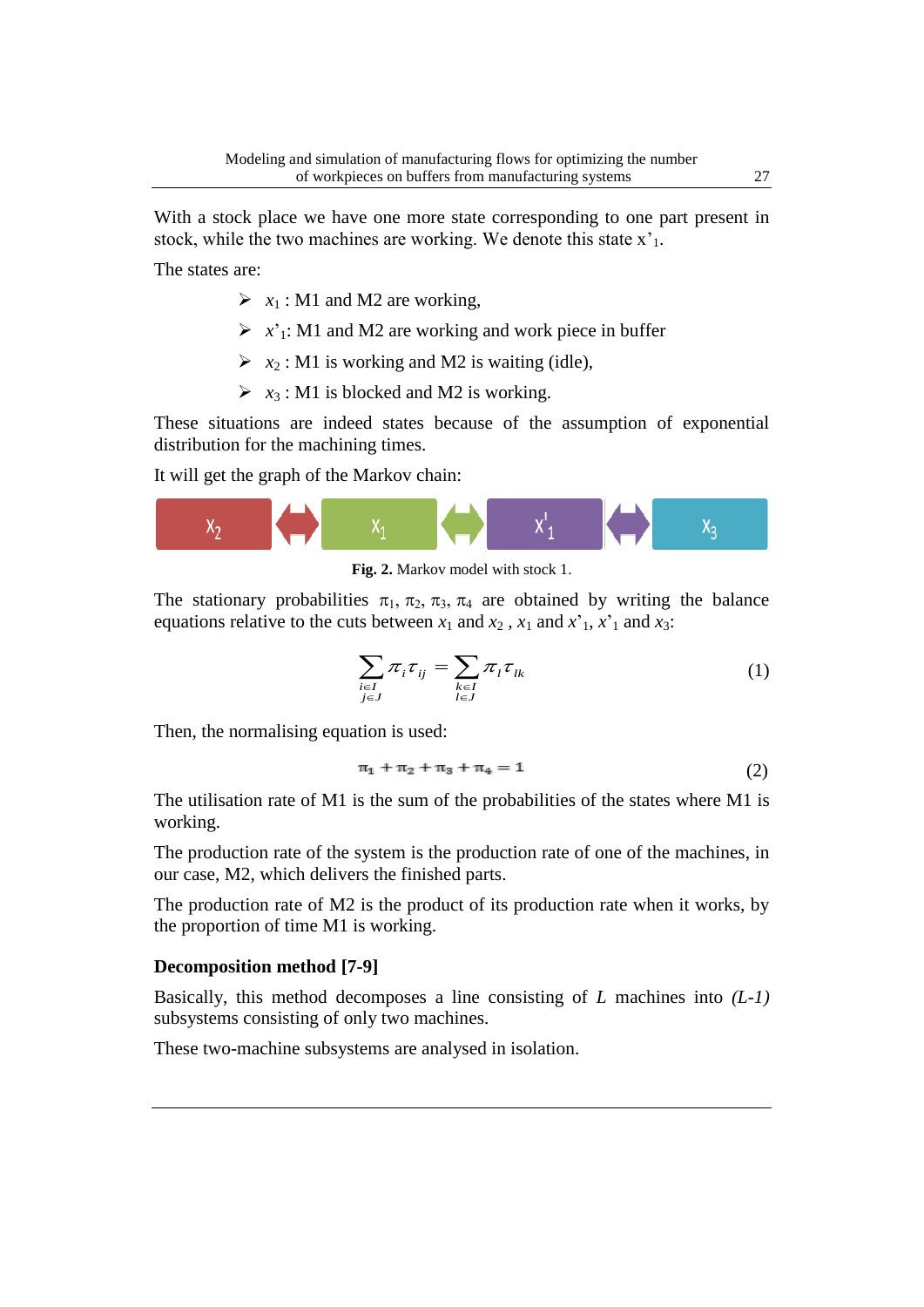

**Fig. 3.** Markov chain model with decomposition method.

### **4. Practical contributions regarding the optimization of manufacturing flows by means of analytical approaches and discrete event simulation**

#### *Case study*

In this case study we present the production line with activities mostly automated: the line *Crankshaft H.* The line is an automated line consisting of technological systems that function as a whole. Operators will have made some adjustments and supervision of control equipment. This case study presents an approach to find a strategy for synchronize the production of a real manufacturing line with the market demand. In the first phase the manufacturing line is analysed, and then Markov chains and decomposition method are applied. These methods are implemented in order to estimate the production rate using the optimization of the buffers. The mathematical model proposed in this article is developed and coded in C++ in order to stabilization the production.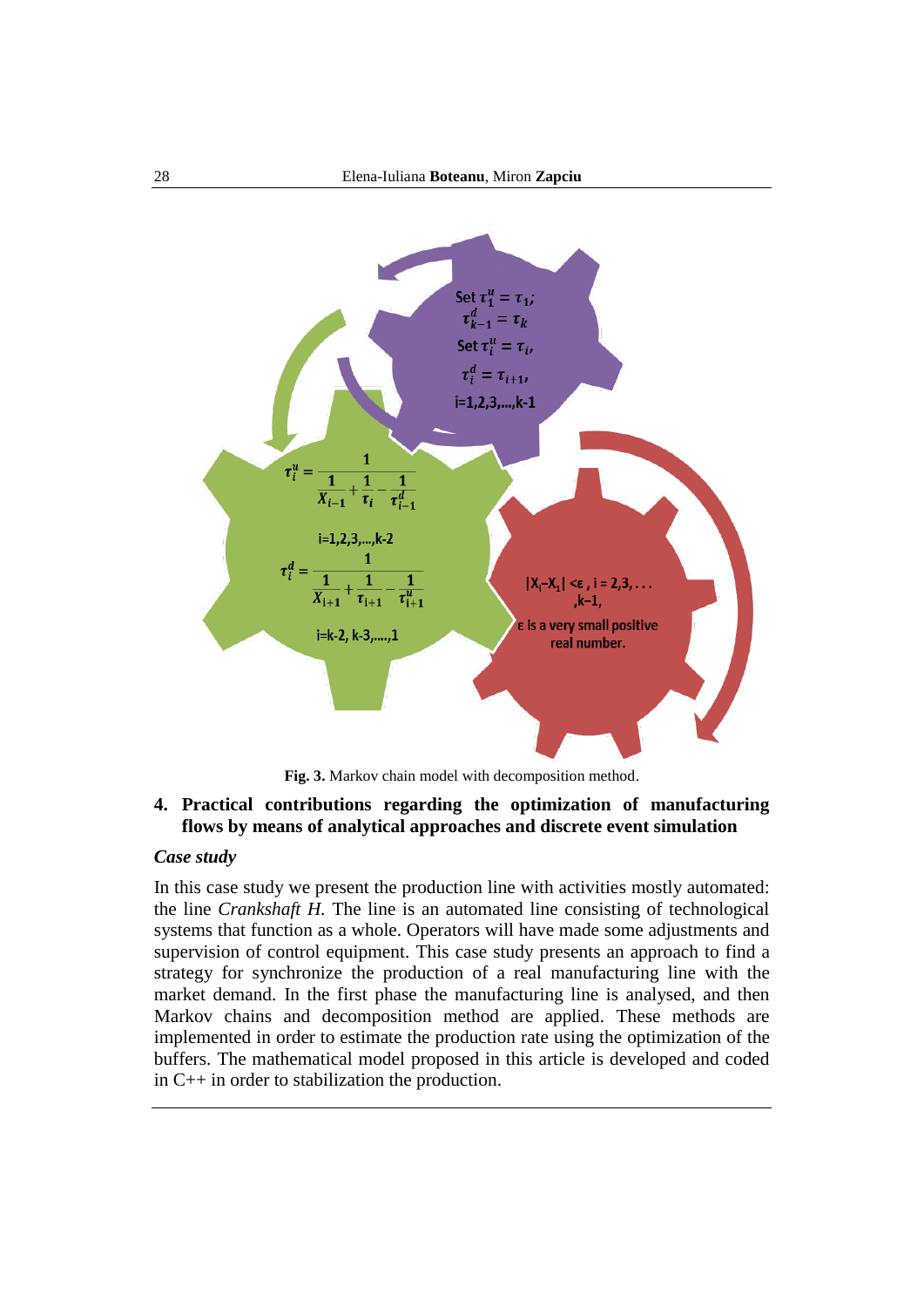We are interested in the performance evaluation of particular production systems called lines.

A line is made up of a succession of machines, to which parts go from one to another, successively.

A single type of product is treated.

It is proposed to experiment by analytical modelling, a real case study, a flow line, consisting of M=25 stations.



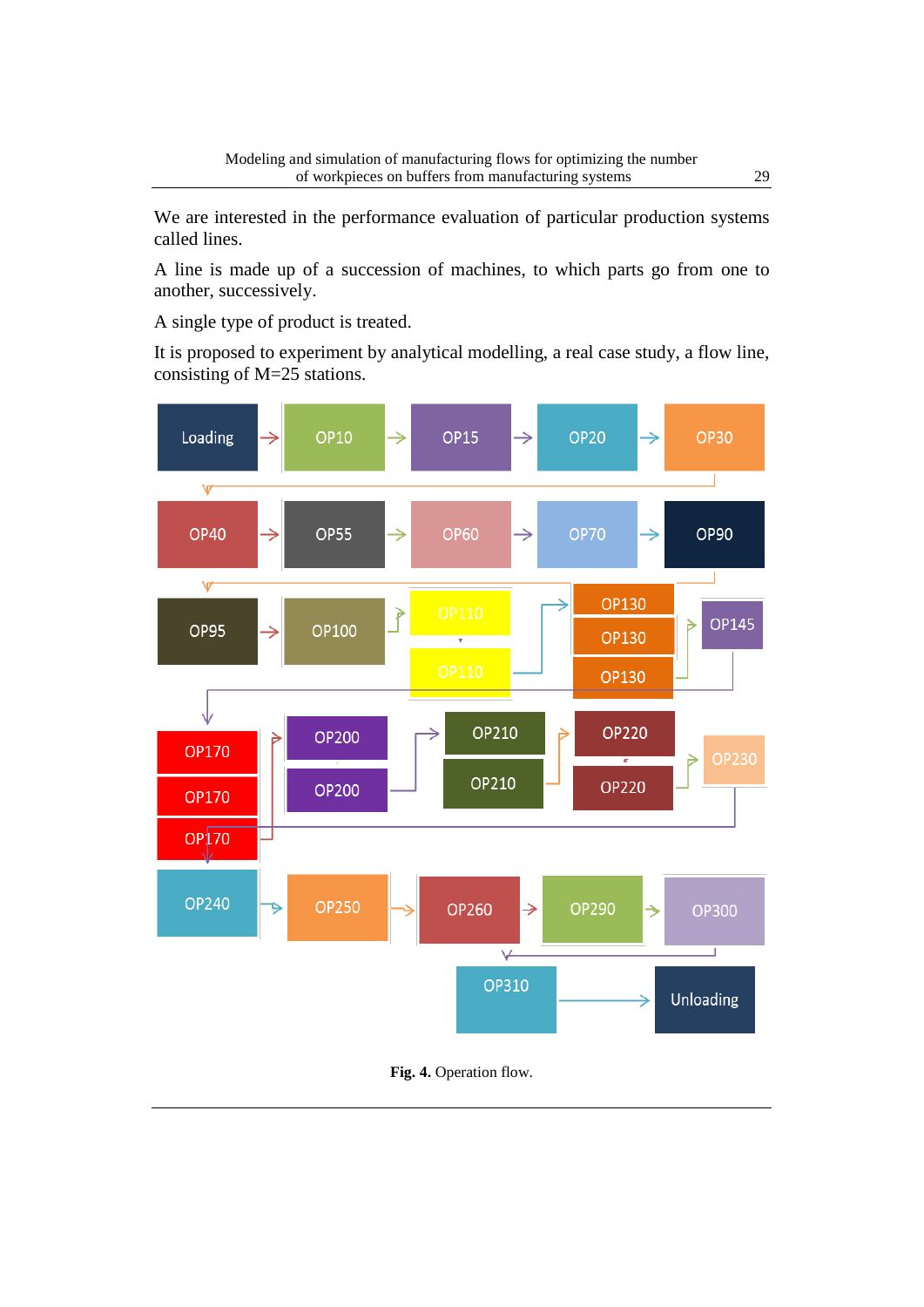#### **Table 1.** Input data

| OP  | <b>TCY</b> | <b>MTBF</b> | <b>MTTR</b> | <b>MTTF</b> | Failure rate<br><b>LAMBDA</b> | Repair<br>rate MU |
|-----|------------|-------------|-------------|-------------|-------------------------------|-------------------|
| 10  | 0.72       | 143.14      | 1.8         | 141.34      | 0.00708                       | 0.55556           |
| 15  | 0.42       | 143.14      | 1.8         | 141.34      | 0.00708                       | 0.55556           |
| 20  | 0.715      | 551.4       | 1           | 550.4       | 0.00182                       | 1.00000           |
| 30  | 0.681      | 373.84      | 1.48        | 372.36      | 0.00269                       | 0.67568           |
| 40  | 0.674      | 511.8       | 1.26        | 510.54      | 0.00196                       | 0.79365           |
| 55  | 0.44       | 4597.43     | 20.42       | 4577.01     | 0.00022                       | 0.04897           |
| 60  | 0.715      | 720.94      | 1.92        | 719.02      | 0.00139                       | 0.52083           |
| 70  | 0.51       | 4626.75     | 4.93        | 4621.82     | 0.00022                       | 0.20284           |
| 90  | 0.687      | 223.99      | 0.566       | 223.424     | 0.00448                       | 1.76678           |
| 95  | 0.49       | 223.99      | 0.566       | 223.424     | 0.00448                       | 1.76678           |
| 100 | 0.306      | 1416.15     | 3.13        | 1413.02     | 0.00071                       | 0.31949           |
| 110 | 1.0875     | 919.74      | 3.68        | 916.06      | 0.00109                       | 0.27174           |
| 130 | 2.034      | 786.2       | 4.4         | 781.8       | 0.00128                       | 0.22727           |
| 145 | 0.614      | 4597.43     | 20.42       | 4577.01     | 0.00022                       | 0.04897           |
| 170 | 2.065      | 1785.64     | 4.3         | 1781.34     | 0.00056                       | 0.23256           |
| 200 | 0.958      | 2165.2      | 4.39        | 2160.81     | 0.00046                       | 0.22779           |
| 210 | 0.83       | 897.32      | 8.72        | 888.6       | 0.00113                       | 0.11468           |
| 220 | 0.734      | 411.88      | 1.15        | 410.73      | 0.00243                       | 0.86957           |
| 230 | 0.702      | 567.63      | 0.985       | 566.645     | 0.00176                       | 1.01523           |
| 240 | 0.701      | 156.14      | 0.546       | 155.594     | 0.00643                       | 1.83150           |
| 250 | 0.67       | 1016.9      | 2.91        | 1013.99     | 0.00099                       | 0.34364           |
| 260 | 0.152      | 344.9       | 1.3         | 343.6       | 0.00291                       | 0.76923           |
| 290 | 0.466      | 344.9       | 1.3         | 343.6       | 0.00291                       | 0.76923           |
| 300 | 0.297      | 344.9       | 1.3         | 343.6       | 0.00291                       | 0.76923           |

The analysis of the data necessary for stochastic simulation can be used with Arena software. The Input Analyser from Arena provides three numerical measures of the quality of fit of a distribution to the data to help you decide.

**1.** Mean square error: The simplest to understand. Smallest is better.

**2.** Chi-square: Corresponding *p*-values fall between 0 and 1. Larger *p*-values indicate better fits.

**3.** Kolmogorov-Smirnov: Larger *p*-values indicate better fits.

The commonly used continuous distributions are: Normal, Exponential, Beta, Lognormal, Weibull, Uniform and Triangular.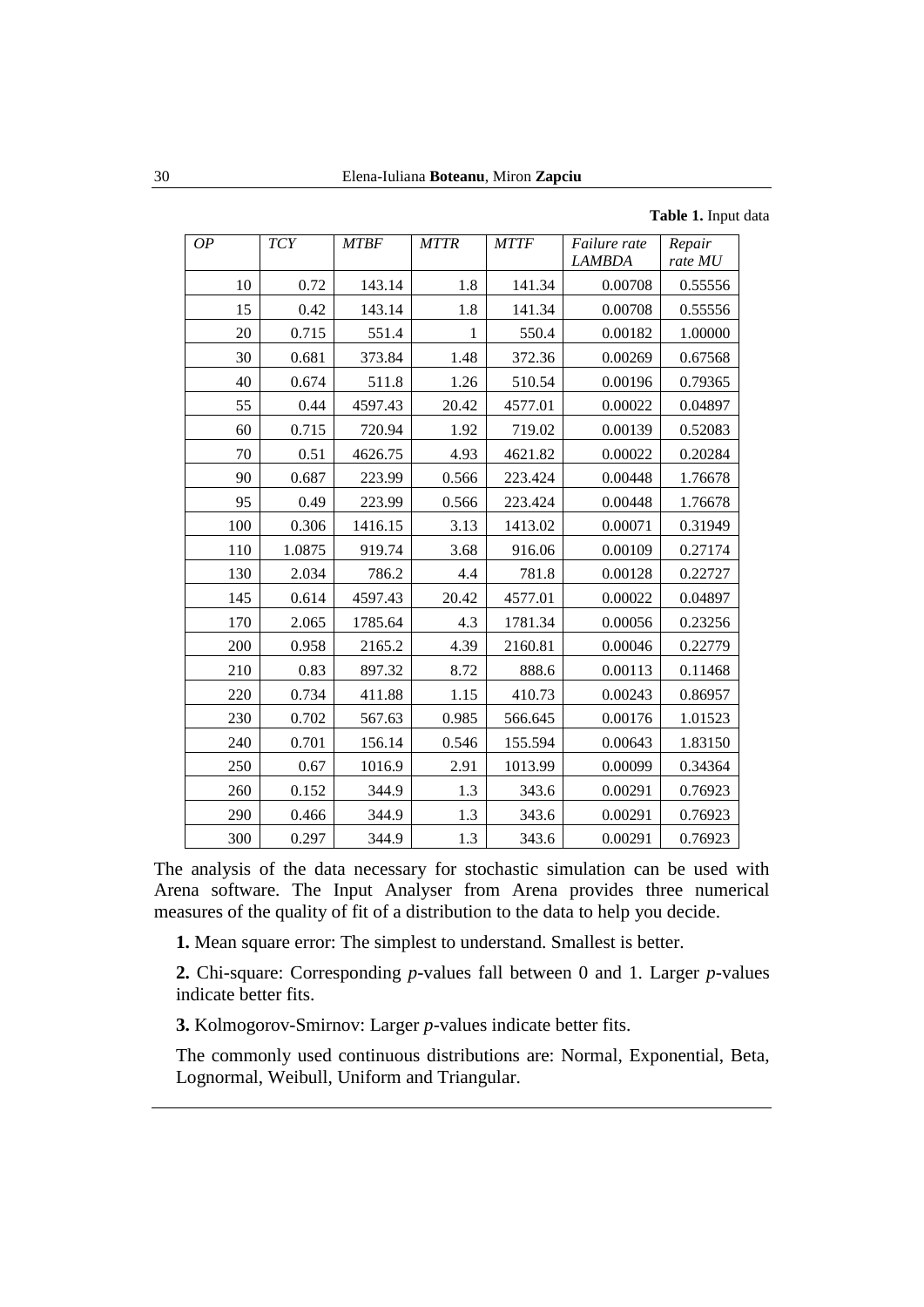Using the stochastic simulation with Input Analyser, we can obtain the results of parameters MTBF and MTTR (presented in Table 1).

For example: the results for OP230 are presented in figures 5, 6.

Analysing the data in Input Analyser, the best distribution for MTBF is  $559 + \text{WEIB}$  (8.63, 12.6).



**Fig. 5.** Statistical Distribution for MTBF, OP230.

Following the graph 6 it has been noticed that the distribution for MTTR is Log Normal given by the LOGN values (0.985, 0.611).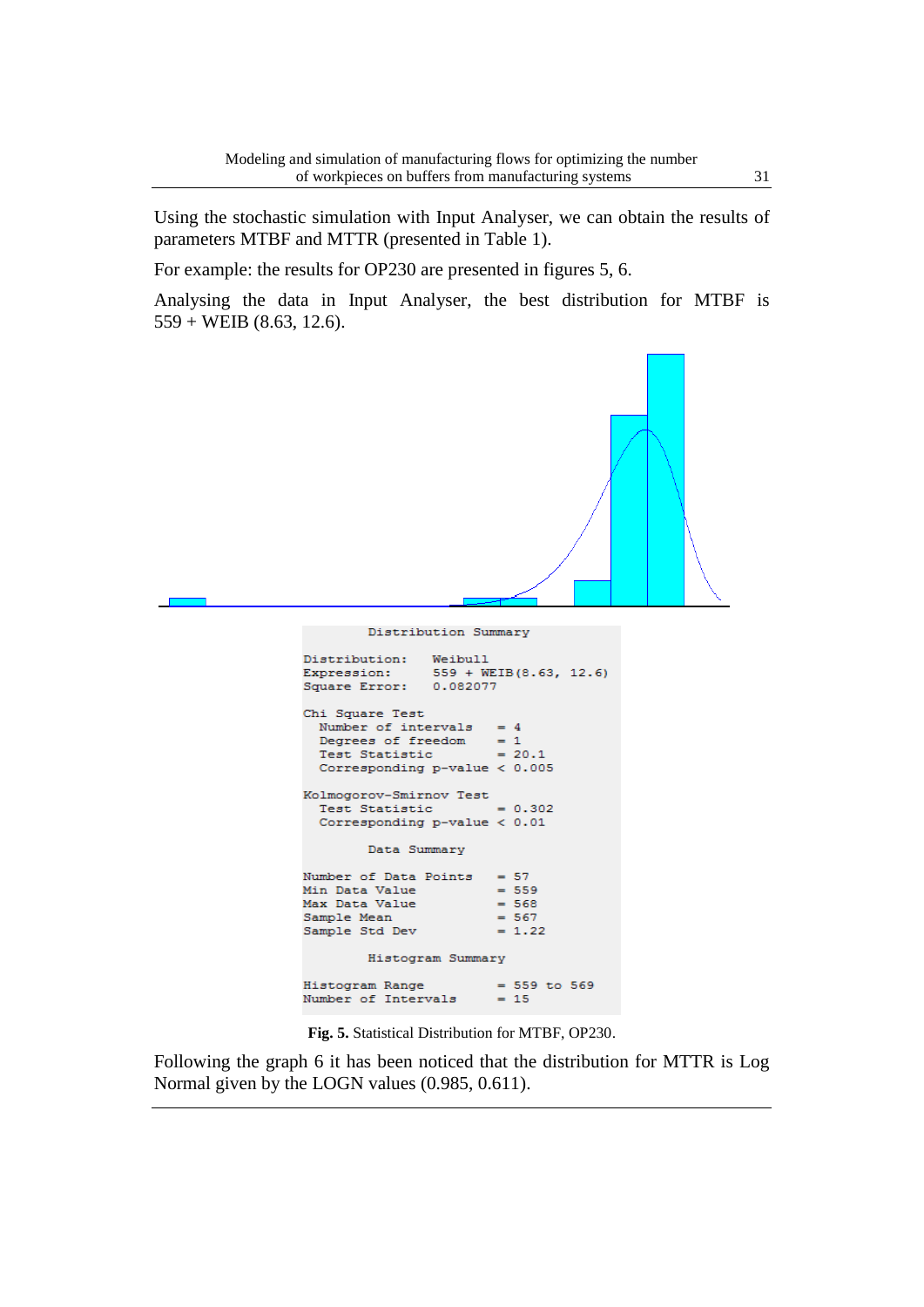

**Fig. 6.** Statistical Distribution for MTTR, OP230.

Using the C++ programme, Markov chains and decomposition method, the availability of the system will be: A=0.9967.

Taking into account the result of availability, we continue to study a technique to synchronize the production. The technique proposed is to increase the production through the reallocation of buffers and, also, to synchronize the production with the predictable demand.

The technique is based on finding the number of workpieces required in the buffers in order to increase the production rate. The production rate of the system is calculated using C++ programming.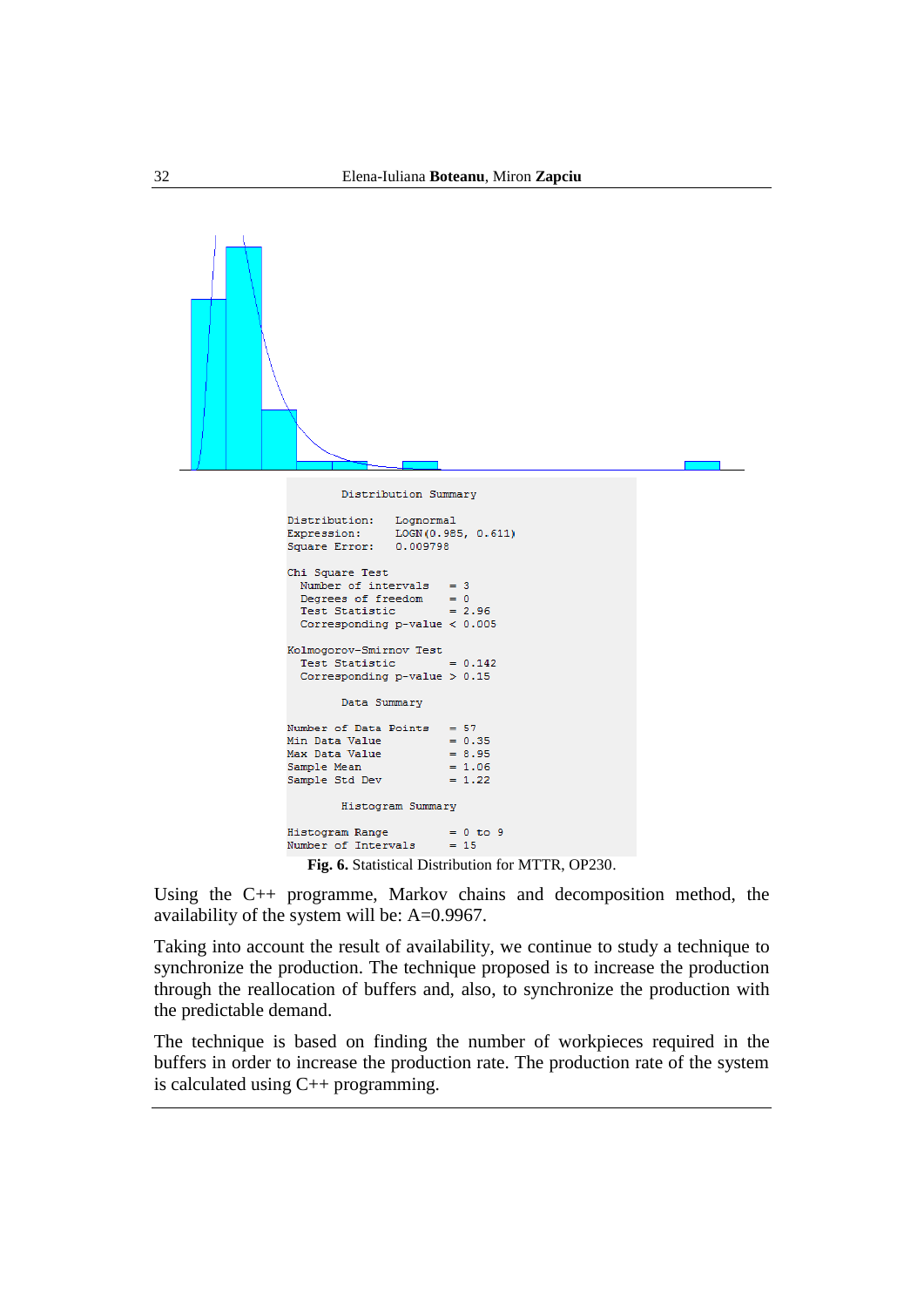

**Fig. 7.** Synchronize production.

Using Markov chains (Fig. 2.) and decomposition method (Fig. 3.), we have synchronized the production with the demand of the products by buffer reallocation (Fig. 7.).

### **Conclusions**

The paper is based on researches made on the buffers optimization by maximizing the production rate in order to synchronize the production with the market demand.

Following the studies performed the theoretical and practical researches made on modelling and simulation of the manufacturing flows in order to optimize the stocks, the following conclusions can be drawn:

Random phenomena which can appear: failures, breakdown of a machine in a production flow, electricity breakdown, and lack in the warehouse of necessary accessories for manufacturing process, demand modifications, dysfunctionality regarding the quality, personnel fluctuation, represent a real problem for the production flow. In the simulation techniques, one of the decisive problems is represented by the choice of the best distribution laws for the events that can appear in functioning and production. All these phenomena are included in the random laws. MTBF and MTTR depend on a great number of factors and the overlay of their effects can lead to the use of random functions. By applying Arena and *Input Analyser* in the process of optimizing the production flow, statistics distribution have been settled for each machine, parameters have been chosen for each distribution and the hypothesis have been tested by Chi-Square and Kolmogorov-Smirnov tests.